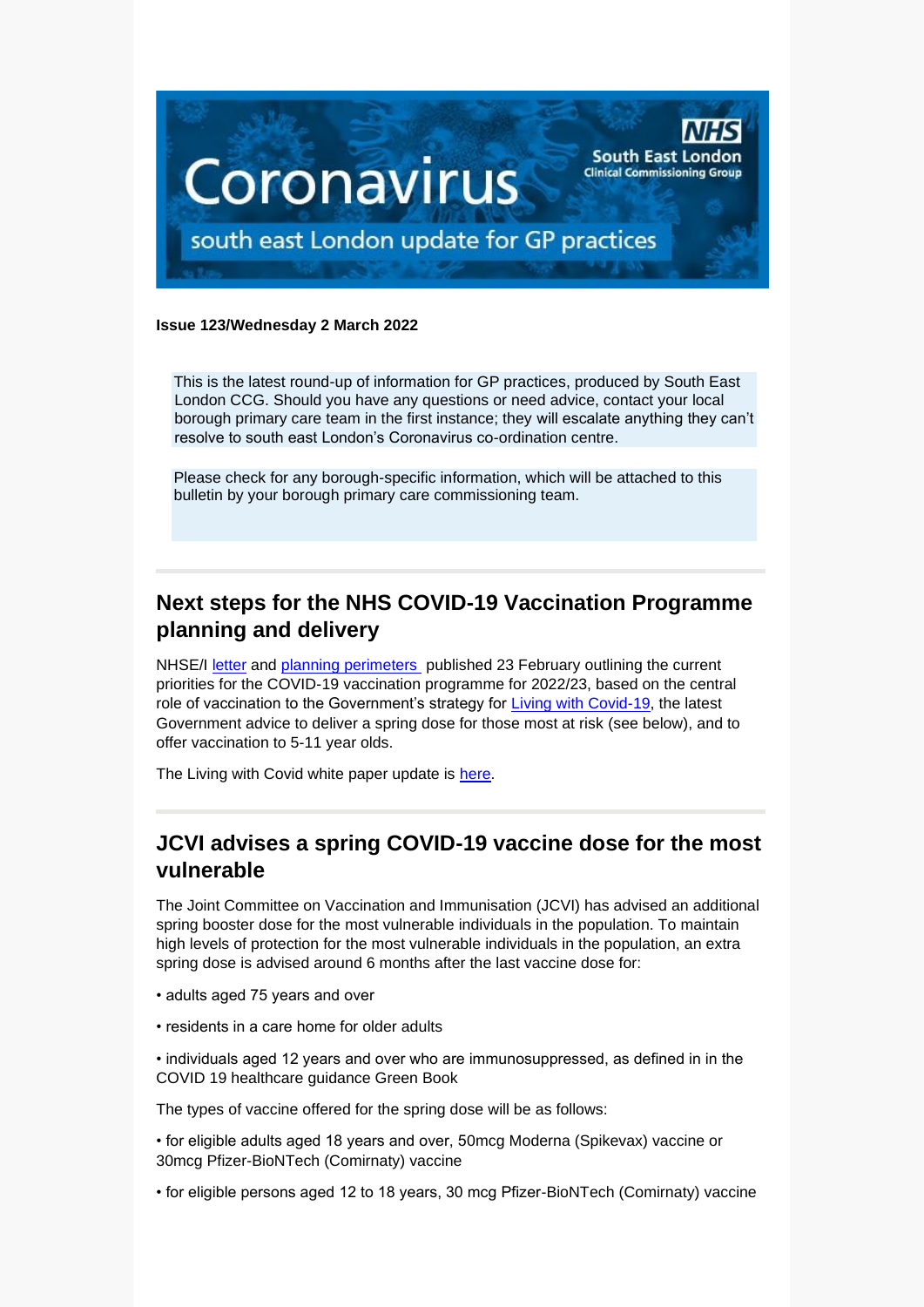A further booster in the autumn of 2022 is likely to be advised for people who are at higher risk of severe COVID-19. The JCVI will continue its rolling review of the vaccination programme and the epidemiological situation, particularly in relation to the timing and value of doses for less vulnerable older adults and those in clinical risk groups ahead of autumn 2022. Read the full article [here.](https://www.gov.uk/government/news/jcvi-advises-a-spring-covid-19-vaccine-dose-for-the-most-vulnerable)

### **GP COVID vaccination dashboard**

NHS Digital has developed the [GP COVID Vaccination dashboard](https://digital.nhs.uk/dashboards/gp-covid-19-vaccine-dashboard#queries-and-support) to enable general practices and PCN-led local vaccination services to view the uptake of the COVID vaccination amongst their registered patients. As well as their own GP Practice systems, GP practices should use the GP Covid-19 Vaccine Dashboard to identify immunosuppressed people due their boosters (fourth dose). If practices have not accessed the dashboard since the eligibility for booster doses was included on the 08 December 2021, please use the link [GP COVID-19 vaccine dashboard.](https://digital.nhs.uk/dashboards/gp-covid-19-vaccine-dashboard#queries-and-support)

#### **Support and resources**

To support clinicians in identifying and inviting immunosuppressed patients, NHS England and NHS Improvement has provided template invitation letters available Template Letters - [COVID-19 Vaccination Programme -](https://future.nhs.uk/connect.ti/CovidVaccinations/view?objectId=32479088) FutureNHS Collaboration [Platform.](https://future.nhs.uk/connect.ti/CovidVaccinations/view?objectId=32479088)

Practices that require support to access the dashboard and have any queries and/or need additional support, please contact the NHS Digital national service desk on [ssd.nationalservicedesk@nhs.net](mailto:ssd.nationalservicedesk@nhs.net) or 0300 303 5035.

## **Revoking vaccination as a condition of deployment across all health and social care: consultation response**

Please note that the outcome of the government consultation to revoke the vaccination as a condition of deployment regulations has been published [today.](https://www.gov.uk/government/consultations/revoking-vaccination-as-a-condition-of-deployment-across-all-health-and-social-care)

In short, and as referenced on the government website:

In light of the latest scientific evidence and having considered the views received as part of the consultation as well as an analysis of equalities impacts, the government will bring forward regulations to revoke vaccination as a condition of deployment.

The regulations will revoke the requirements that CQC registered persons only permit those who are vaccinated against COVID-19, unless otherwise exempt, to be deployed for the provision of a CQC-regulated activity in health and/or social care, and to enter CQC registered care home premises.

Government has advised that it fully recognises the calls for clarity and for quick revocation of the regulations and as such the regulations revoking vaccination as a condition of deployment will be made following the publication of the consultation response. The regulations will come into force on **15 March** in order to provide certainty for employers, their staff, patients and people who receive care or support ahead of 1 April when regulations extending the requirement to health and wider social care were due to come into force.

## **COVID-19 testing and reporting**

Regular antigen testing of all practice staff is critical to protect staff and patients and slow the spread of Covid-19. Staff testing is vital - even after vaccination. ALL test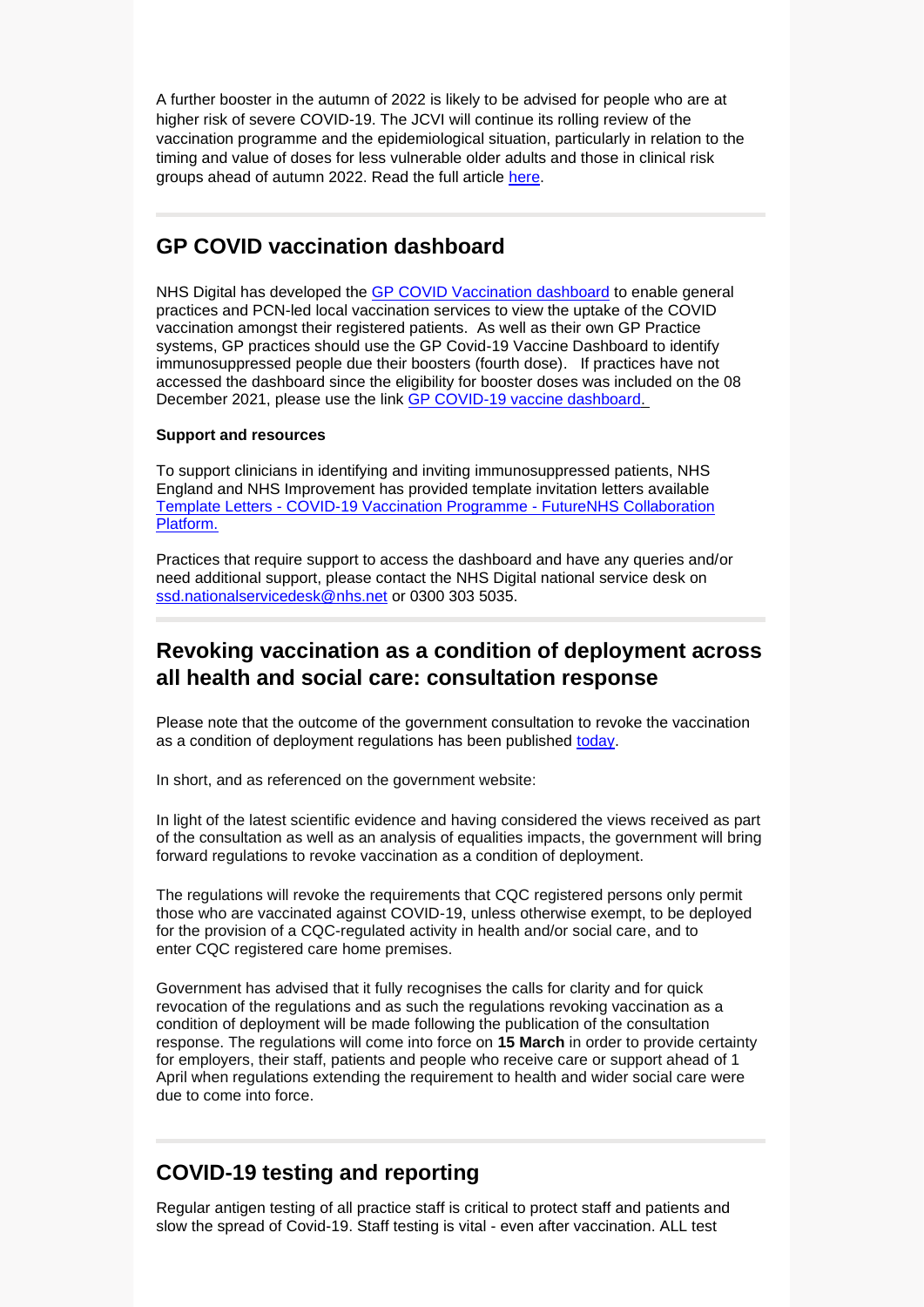results regardless of outcome must be reported. Find out more [here](https://selondonccg.nhs.uk/wp-content/uploads/2022/02/GP-bulletin-key-messages-25-Feb-2022.pdf) in our weekly update and below:

**Staff testing**: Reminder that all staff vaccinated or unvaccinated, should still be undertaking twice weekly asymptomatic testing using lateral flow test kits obtained from the .gov website (See below) and reporting ALL results on the government website. This is still needed to protect staff, colleagues, family member and patients within their care. It is advised when reporting to set up an account, this makes it quicker to report subsequent test results as previous information is pre-populated. You can also can the QR code on the test cartridge in cases where the text is too small to read easily.

**Lateral flow test kits for vaccination sites:** Please note that staff and volunteers should be accessing test kits via the national government website and should be testing and reporting before attending site. Order: [https://www.gov.uk/order-coronavirus-rapid](https://www.gov.uk/order-coronavirus-rapid-lateral-flow-tests)[lateral-flow-tests](https://www.gov.uk/order-coronavirus-rapid-lateral-flow-tests) and Report: [Report a COVID-19 rapid lateral flow test result -](https://www.gov.uk/report-covid19-result) GOV.UK [\(www.gov.uk\).](https://www.gov.uk/report-covid19-result) However, sites are still encouraged to hold a small supply for emergency use in cases where staff or volunteers turn up without having tested. Please let the SEL CCG Testing Team [selccg.covidtesting@nhs.net](mailto:selccg.covidtesting@nhs.net) know if you need any small supplies for emergency use and we will support obtaining a small number of kits from our Local Authority Partners.

**PCR kits in surgeries:** Reminder that GP practices should have a small stock of PCR kits for use in emergencies for staff or patients who present with possible covid symptoms. Assistance in ordering these can be made via the Specialist Team via 119. Please follow the link for information. [https://www.gov.uk/government/publications/covid-](https://www.gov.uk/government/publications/covid-19-testing-in-general-practice)[19-testing-in-general-practice](https://www.gov.uk/government/publications/covid-19-testing-in-general-practice)

Changes to collection of lateral flow kits from local sites and pharmacies: Many collection sites are now requiring a 'collection code' before issuing up to 2 lateral flow test kits (7 tests in each box). The code can be obtained by following the information on the government website [https://test-for-coronavirus.service.gov.uk/collect-lateral-flow](https://test-for-coronavirus.service.gov.uk/collect-lateral-flow-kits)[kits](https://test-for-coronavirus.service.gov.uk/collect-lateral-flow-kits) to obtain a collect code via text and email. Alternatively, some collection points are displaying a QR code which can be scanned to access a form which once completed will generate a collect code.

Lateral flow Instructions in other languages: SEL have successfully managed to petition for the 3 main languages used by Afghanistan's to support the many other translations already available. These can now be found on the government website: <https://www.gov.uk/guidance/covid-19-self-test-help>

Any testing questions please contact [avril.satchwell@nhs.net](mailto:avril.satchwell@nhs.net) Head of SEL CCG Covid Testing or the wider SEL Testing Team at [selccg.covidtesting@nhs.net](mailto:selccg.covidtesting@nhs.net)

## **GP Updates**

#### **General Practice contractual changes 2022/23**

Please read the NHSE/I letter from 1 March which sets out changes to the GP contract arrangement for 2022/23 in full [here.](https://selondonccg.nhs.uk/wp-content/uploads/2022/03/B1375_Letter-re-General-practice-contract-arrangements-in-2022-23_010322.pdf)

## **Change to HPV schedule for eligible adolescents and adults starting the course after the age of 15**

From 1 April 2022 the HPV vaccination programme is moving from a 3 dose to 2 dose schedule for eligible adolescents and adults starting the course after they turn 15 years old, including men who have sex with men. This is with the exception of individuals known to be HIV infected or immunocompromised, who should continue to be offered the 3-dose schedule. The interval between doses for the 2-dose schedule should be 6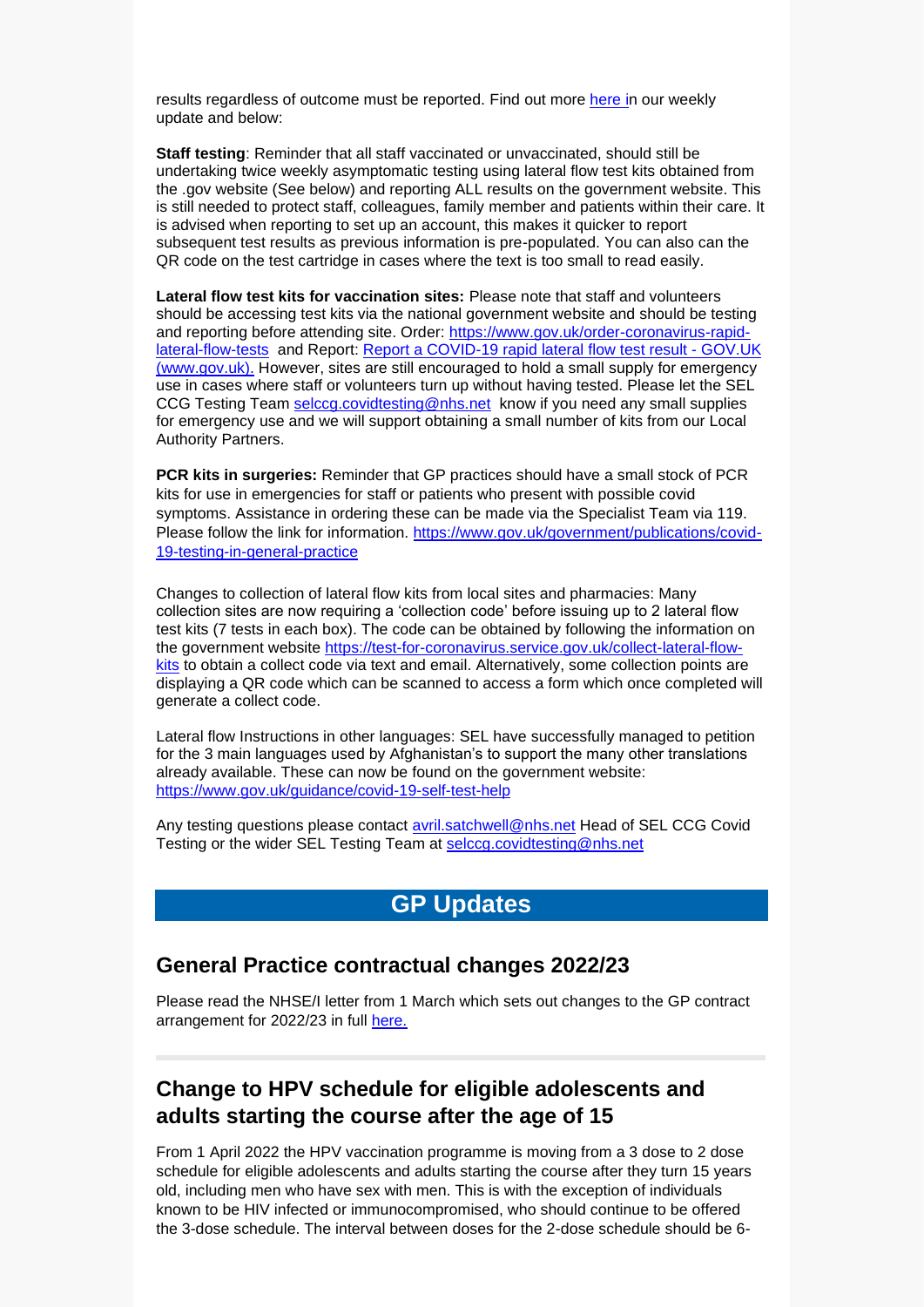24 months after the first dose. The bipartite letter, found [here](https://www.gov.uk/government/publications/hpv-immunisation-programme-changes-from-april-2022-letter) provides further information and guidance. A revised Green Book chapter and PGD will also be published in due course to support this change.

If you have any queries, please contact [england.londonimms@nhs.net](mailto:england.londonimms@nhs.net)

### **Rotavirus vaccine and Severe Combined Immune Deficiency (SCID) newborn screening evaluation**

Please find [important information on the SCID screening and Rotavirus vaccine.](https://assets.publishing.service.gov.uk/government/uploads/system/uploads/attachment_data/file/1018712/UKHSA_12109_Rotarix__and_SCID_factsheet_for_HCPs.pdf) This information applies to babies born on or after 1 September 2021 who attend for their 8 week appointment.

Screening for severe combined immunodeficiency (SCID) is being offered in some parts of England as part of a pilot. GSTT is one of the pilot sites. This means that infants born at GSTT will be tested. Please read the notice in full [here.](https://selondonccg.nhs.uk/wp-content/uploads/2022/03/Rotavirus-vaccine-and-Severe-Combined-Immune-Deficiency-SCID-newborn-screening-evaluation.docx)

### **Overseas Vaccine Record Validation Service: updates to Service**

The Overseas Vaccine Validation Record Service (OVVRS) is an administrative service offered to the public at designated vaccination centre (VC) or Hospital Hub Plus site (HH+) in England. The service is not offered in all vaccination centres or in standard Hospital Hubs (as these Hubs are not open to the public).

The service validates vaccination records from overseas (i.e. outside of England), presented by the individual eligible to use the service. Patients can book the service using the following [link.](https://www.nhs.uk/conditions/coronavirus-covid-19/coronavirus-vaccination/tell-nhs-about-coronavirus-vaccinations-abroad/) There are currently three sites in SEL offering this service: University Hospital Lewisham, Bromley Civic Centre, and King's College Hospital. Please note the service can only be accessed by booking through the NBS.

## **Medication updates**

#### **Abbott recalls two infant formula powders because of the possible presence of Salmonella**

Abbott is recalling batches of Elecare Similac and Alimentum Similac infant formula powders because of the possible presence of salmonella.

Practices should contact all patients who have been issued a prescription for the infant powders and share the impacted batch codes immediately.

Please see [link](https://www.food.gov.uk/news-alerts/alert/fsa-prin-11-2022) to Food Standards Agency (FSA) and the prescribing [recommendations](https://selondonccg.nhs.uk/healthcare-professionals/medicines-optimisation/south-east-london-medicines-optimisation-team/medication-updates/) from London Procurement Partnership for further information.

If any additional support is required, please contact the paediatric dietician team via email [gst-tr.prescribingsupportdietitians@nhs.net](mailto:gst-tr.prescribingsupportdietitians@nhs.net)

#### **Discontinuation of 2.5mg rectal Diazepam**

In October 2021, a CAS [alert](https://www.cas.mhra.gov.uk/ViewandAcknowledgment/ViewAttachment.aspx?Attachment_id=103848) was raised informing of the discontinuation of Diazepam RecTubes ®2.5ml Rectal solution.

Diazepam RecTubes® 2.5mg are mainly used in the management of status epilepticus and convulsions in neonates (off-label) to deliver doses of 1.25mg- 2.5mg doses and repeated if required.

Available stock has now been exhausted, however there are no supply concerns with the 5mg or 10mg rectal solutions.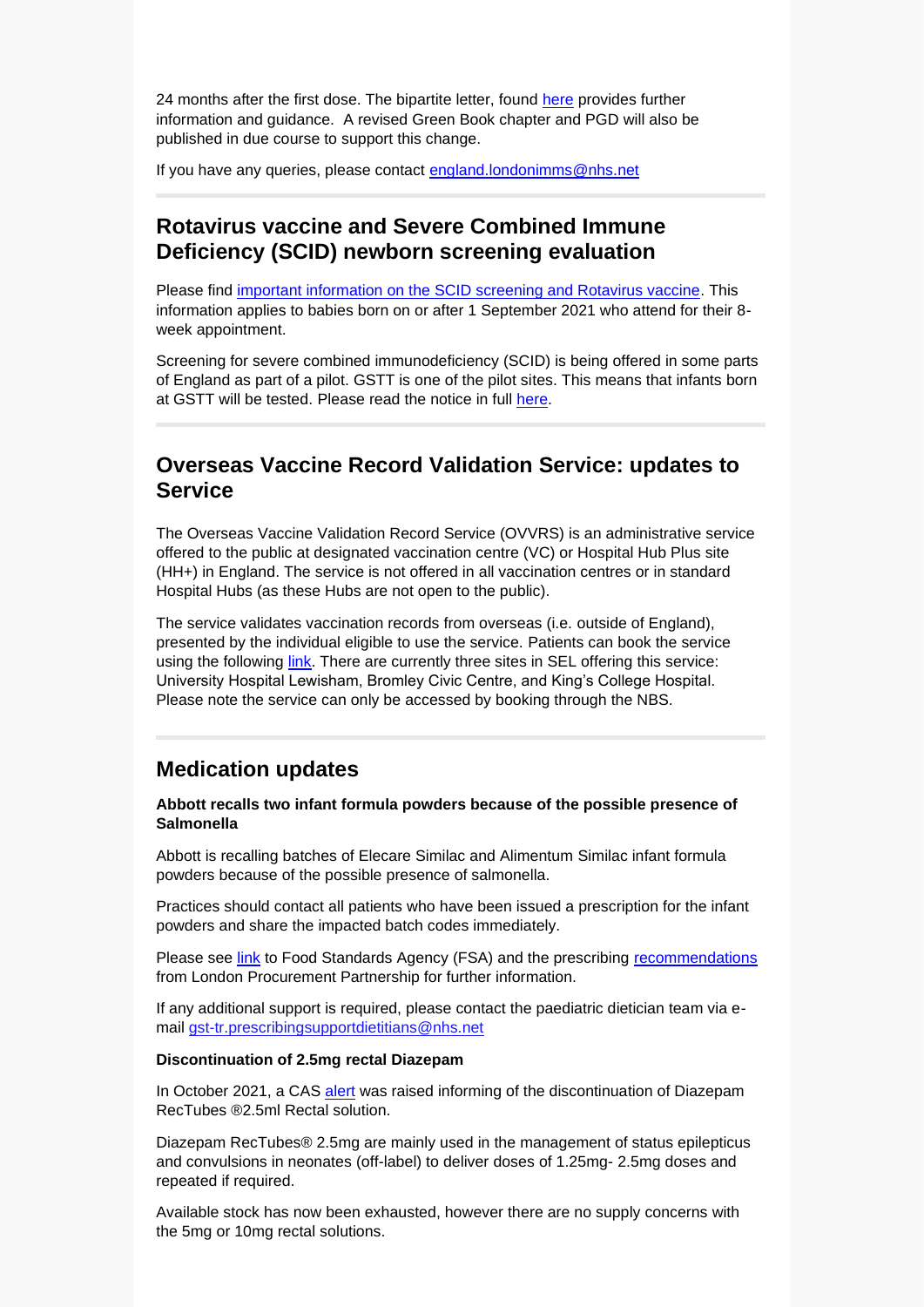In light of discontinuation of the 2.5mg strength of rectal diazepam the NPPG have issues the following position [statement](http://nppg.org.uk/wp-content/uploads/2022/02/NPPG-Position-Statement-Diazepam-V1.pdf?UNLID=22072172920222207254)

**Action**: Clinicians across healthcare settings should review all patients prescribed Diazepam RecTubes® 2.5mg and relevant local guidelines/ protocols which recommend the use of Diazepam RecTubes® 2.5mg to consider alternative preparations where appropriate

#### **Information from the London Respiratory Clinical Network**

The London Respiratory Clinical Network has produced two documents to support patient consultations around [shared decision making around inhaler choice](https://selondonccg.nhs.uk/wp-content/uploads/2022/03/Respiratory-Prescribing-Top-Tips-and-Sustainability-Leaflet-FINAL.LCEG-pdf.pdf) and maintaining [lung health.](https://selondonccg.nhs.uk/wp-content/uploads/2022/03/TOP-TIPS-FOR-LUNG-HEALTH-v3.1-1.pdf) These may be helpful for healthcare professionals when undertaking clinical reviews of patients with COPD, asthma and other respiratory conditions.

#### **Community pharmacy survey**

Kingston University would like community pharmacists to participate in a project relating to their response to the Covid pandemic. All information submitted is treated confidentially.

Any queries can be sent to Lydia Daniel Seyoum at [k1703431@kingston.ac.uk.](mailto:k1703431@kingston.ac.uk) The questionnaire can be accessed here: [Pharmacy's response to COVID-19 in primary care](https://forms.office.com/Pages/ResponsePage.aspx?id=nALvyc8YFkCG05PPjpT_lPiRFaF3yYtLk0uB_u0QlZJURFk3UFhHUk9DRFlaMkEySVFWWkE2TE83Ty4u&wdLOR=c755CF20F-0AE1-4267-8112-D6AE786A13C3)  [settings survey \(office.com\)](https://forms.office.com/Pages/ResponsePage.aspx?id=nALvyc8YFkCG05PPjpT_lPiRFaF3yYtLk0uB_u0QlZJURFk3UFhHUk9DRFlaMkEySVFWWkE2TE83Ty4u&wdLOR=c755CF20F-0AE1-4267-8112-D6AE786A13C3) and the participant information sheet is attached [here.](https://view.officeapps.live.com/op/view.aspx?src=https%3A%2F%2Fselondonccg.nhs.uk%2Fwp-content%2Fuploads%2F2022%2F03%2FParticipation-Information-sheet-Amended-19Jan22-Copy.docx&wdOrigin=BROWSELINK)

### **Urgent Care Plan Programme: February Transition Briefing**

Coordinate My Care is being replaced in London by the new Urgent Care Plan (UCP).

Please read the [February Transition Briefing](https://selondonccg.nhs.uk/wp-content/uploads/2022/02/UCP-Feb-briefing.docx) in full. This includes **actions** on how to prepare for the UCP.

## **London Complex Mesh Centre now accepting GP referrals**

The [London Complex Mesh Centre](https://www.uclh.nhs.uk/our-services/find-service/womens-health-1/gynaecology/london-complex-mesh-centre) (UCLH) is now accepting GP as well as tertiary referrals. The referral form is [here.](https://www.uclh.nhs.uk/our-services/find-service/womens-health-1/gynaecology/london-complex-mesh-centre) This designated, specialist centre supports women from London and the South East experiencing complications after **pelvic mesh** insertion for continence and prolapse, including surgical mesh removal. An MDT – including surgeons, physicians, imaging specialists, nurses, pain specialists, physiotherapists, and clinical psychologists – offers holistic treatment.

eRS search:

- Specialty Gynaecology
- Clinic Type Not otherwise specified
- · Organisation/Location University College Hospital Elizabeth Garrett Anderson Wing
- Service Name London Complex Mesh Centre Gynaecology UCLH RR

If you have any questions, please email [uclh.enquiries.uclh\\_lcmc@nhs.net](mailto:uclh.enquiries.uclh_lcmc@nhs.net)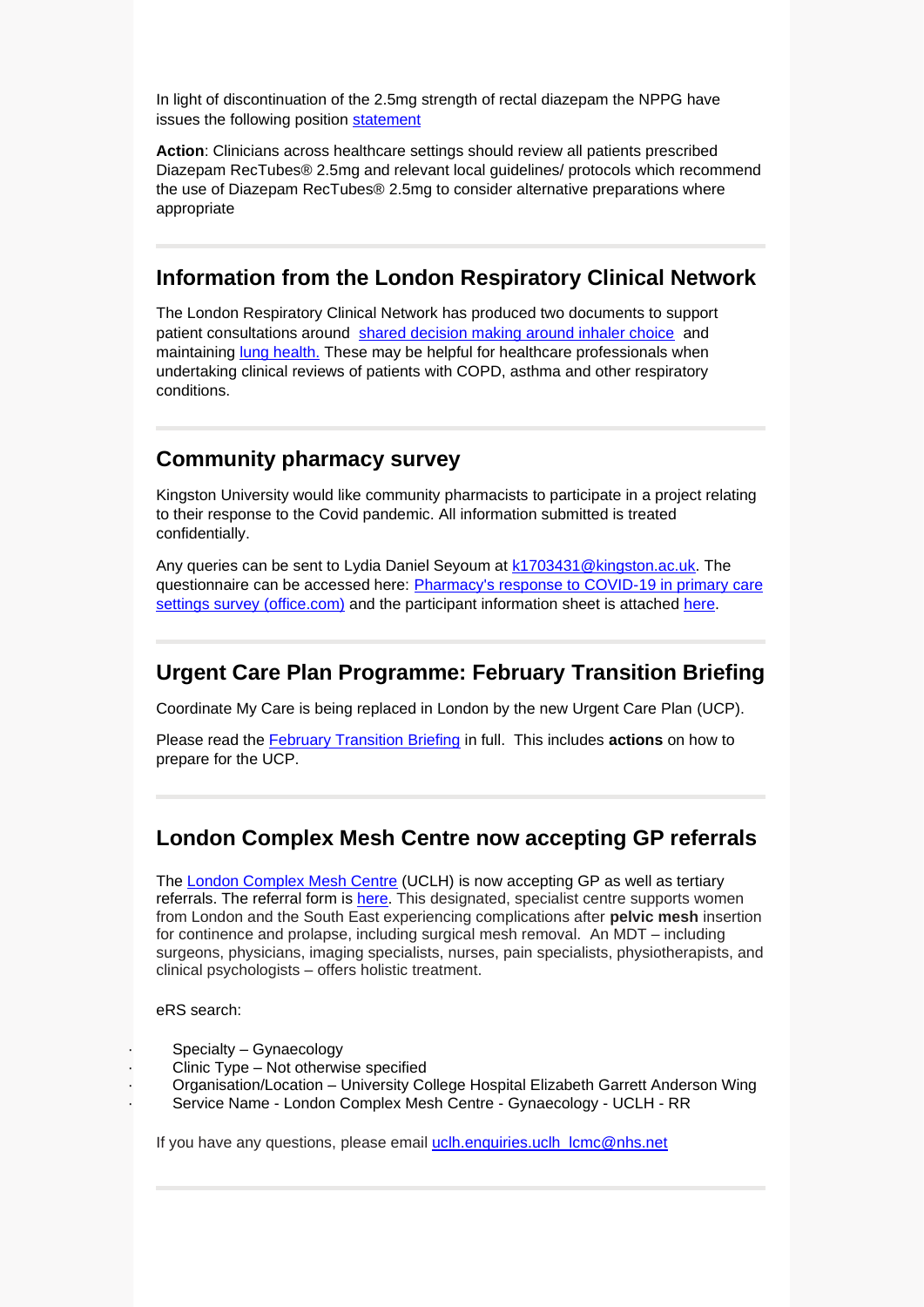# **Change of Address – South London Health Protection Team**

As of Monday 28 February 2022, the South London Health Protection Team has moved from its current Wellington House premises. The new address is:

Area 3A Nobel House 17 Smith Square London SW1P 3HX

**We strongly encourage correspondence to continue via email where possible.**  Notifications of infectious disease and other queries should be sent to [phe.SLHPT@nhs.net](mailto:phe.SLHPT@nhs.net) from your NHS.net address as this is secure and more efficient than sending by post. If you have any queries, please do contact [phe.SLHPT@nhs.net.](mailto:phe.SLHPT@nhs.net)

## **NHS launches online platform to empower patients as they wait for care**

Millions of patients on the waiting list for NHS care will be able to access support and check wait times at their fingertips thanks to a new online platform launched last week. Built in conjunction with patient groups, My Planned Care is one of the latest measures in a major package of moves by the NHS to tackle the Covid backlog. Read the full article [here.](https://www.england.nhs.uk/2022/02/nhs-launches-online-platform-to-empower-patients-as-they-wait-for-care/)

## **HIN CVD Prevention Fellowship**

The Health Innovation Network (HIN) has launched a new CVD Prevention Fellowship aimed at nurses, GPs and pharmacists working in primary care in south London who are keen to develop their CVD prevention skills and knowledge. The free programme will run between April and October and will help clinicians to champion CVD prevention in their practice or local area. **Applications are now open with a deadline of 18 March 2022 to submit expressions of interest.** Read more details [here.](https://healthinnovationnetwork.com/insight/applications-open-for-the-hins-first-ever-cardiovascular-disease-prevention-fellowship-programme/)

### **Reminder - Advice and Guidance (A&G) survey**

A&G allows a GP to seek advice and/or guidance from a specialist. In south east London, A&G is currently available via Consultant Connect and the NHS e-Referral Service (e-RS). Feedback is being sought from GPs via this [short survey](https://forms.office.com/pages/responsepage.aspx?id=oZ5z9bnEj0uUivN-RCh6VJxRgeL8N_5EjNa8m8kkPSZURVcwM0JGOEpYWFBXQVNCRkc4NkpTRjdEUy4u&web=1&wdLOR=c129365B0-A496-4D0E-8FDC-1A4B42926E29) by 25 March. If you have any queries, please contact [Roger.Hendicott@selondonccg.nhs.uk](mailto:Roger.Hendicott@selondonccg.nhs.uk)

# **Reminder - Community Adult Audiology Services - Scrivens Hearing Care and Hearbase Limited**

Hearbase Limited and Scrivens Hearing Care will cease to provide Community Adult Audiology services across south east London. Please read more **[here.](https://selondonccg.nhs.uk/wp-content/uploads/2022/02/GP-Comms-Scrivens-and-Hearbase-Final.docx)**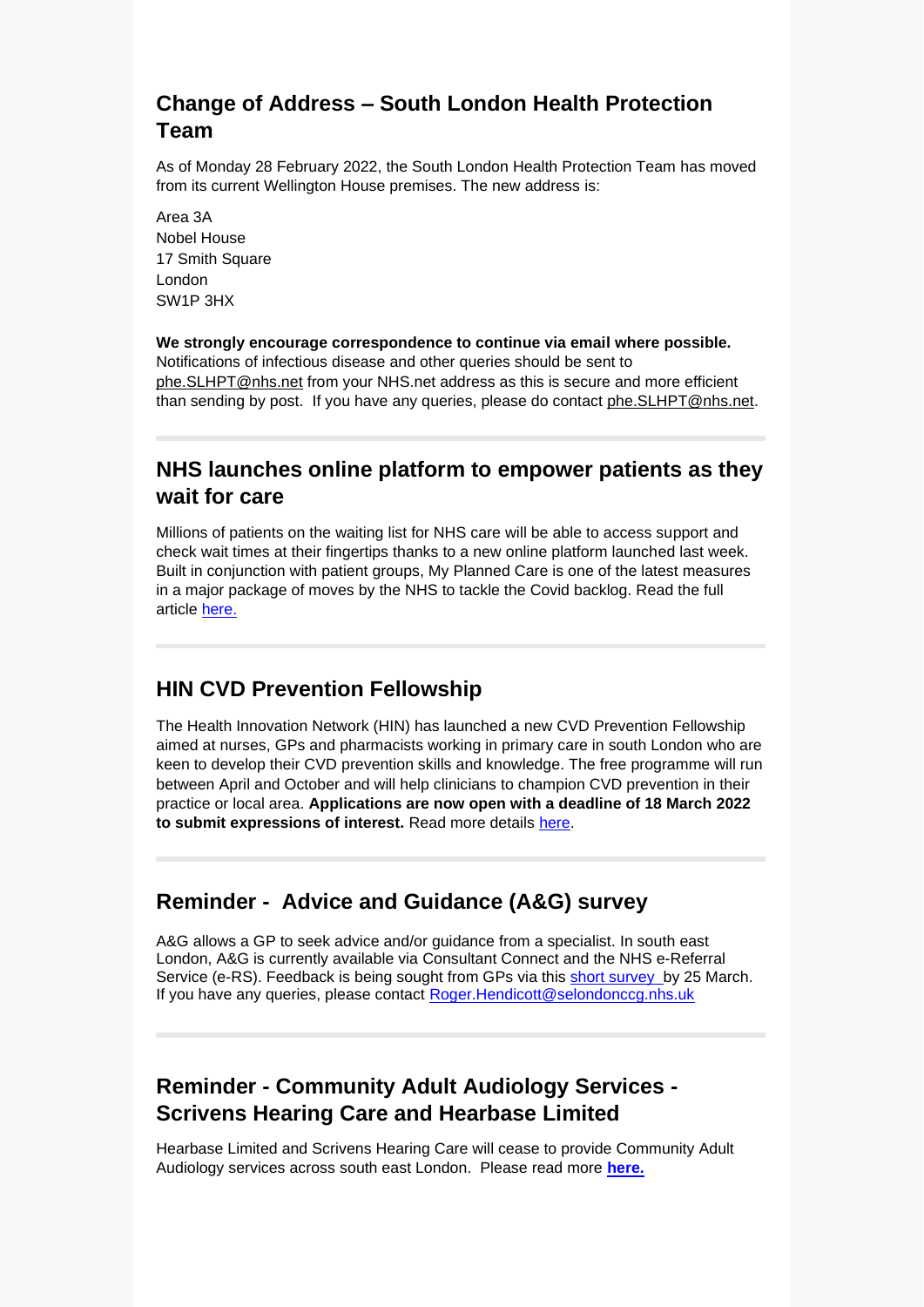## **Cancer updates**

#### **Updated - South East London Cancer Alliance**

Please find below a link to the latest version of the update, which also includes FAQs for primary care on cancer services in south east London to support GPs and patients during the pandemic. [Cancer updates for GPs 16](https://selondonccg.nhs.uk/wp-content/uploads/2022/02/SEL-Cancer-Updates-FAQs-for-Primary-Care-16-Feb-2022.pdf) February 2022.

# **Information from Acute Providers**

#### **Changes to SEL rheumatology eRS and referral guidance**

From the beginning of April 2022, new [referral guidance](https://selondonccg.nhs.uk/wp-content/uploads/2022/03/Rheumatology-referrals-and-triage-South-East-London-SOP.docx) will be in place for rheumatology referrals in the South East London region, covering the following trusts – Guy's and St Thomas' NHS Foundation Trust, Lewisham and Greenwich NHS Trust, and King's College London NHS Foundation Trust. In keeping with the new British Society for Rheumatology referral guidance, it provides information on symptoms and signs that might suggest an underlying rheumatological diagnosis and is helpful to include in referrals. It also provides information on when Advice and Guidance might be a more appropriate means to seek a rheumatology opinion. They have also produced [guidance](https://selondonccg.nhs.uk/wp-content/uploads/2022/03/South-East-London-Fibromyalgia-Guidance_.docx) to aid with the management of Fibromyalgia in the community.

There is a webinar planned, and further details on how to join will be made available soon.

## **Reminder - New single point of access and long COVID pathway**

GSTT therapy and integrated local services have been working with KCH, SLAM and primary care colleagues in Southwark and Lambeth to design a pathway for patients with long COVID. To ensure we are able to hear and address patients' varied needs and direct them to the most appropriate service we are implementing a single point of access for all Long Covid referrals. This is hosted by GSTT and will be up and running by March.

All referrals will be reviewed to either be assessed over the phone by the GSTT therapies team or seen in a face-to-face MDT assessment clinic at GSTT or KCH. This enables patients who are appropriate to discuss their problems over the phone and, depending on their need, be quickly directed to our Long COVID supported selfmanagement, group therapy or 1-1 therapies.

More complex patients will be seen in face-to-face MDT assessment clinics at GSTT or KCH and reviewed to understand their multi-dimensional needs and provide coordination of specialist support within both hospitals.

Referral enquires (general): [TherapiesReferralManagement@gstt.nhs.uk](mailto:TherapiesReferralManagement@gstt.nhs.uk)

Advice contact details / Clinical enquires: [gst-tr.postcovidmdtassessment@nhs.net](mailto:gst-tr.postcovidmdtassessment@nhs.net)

Areas the service covers:

- Telephone MDT assessment: Southwark and Lambeth only
- Face to face MDT assessment clinic: South East London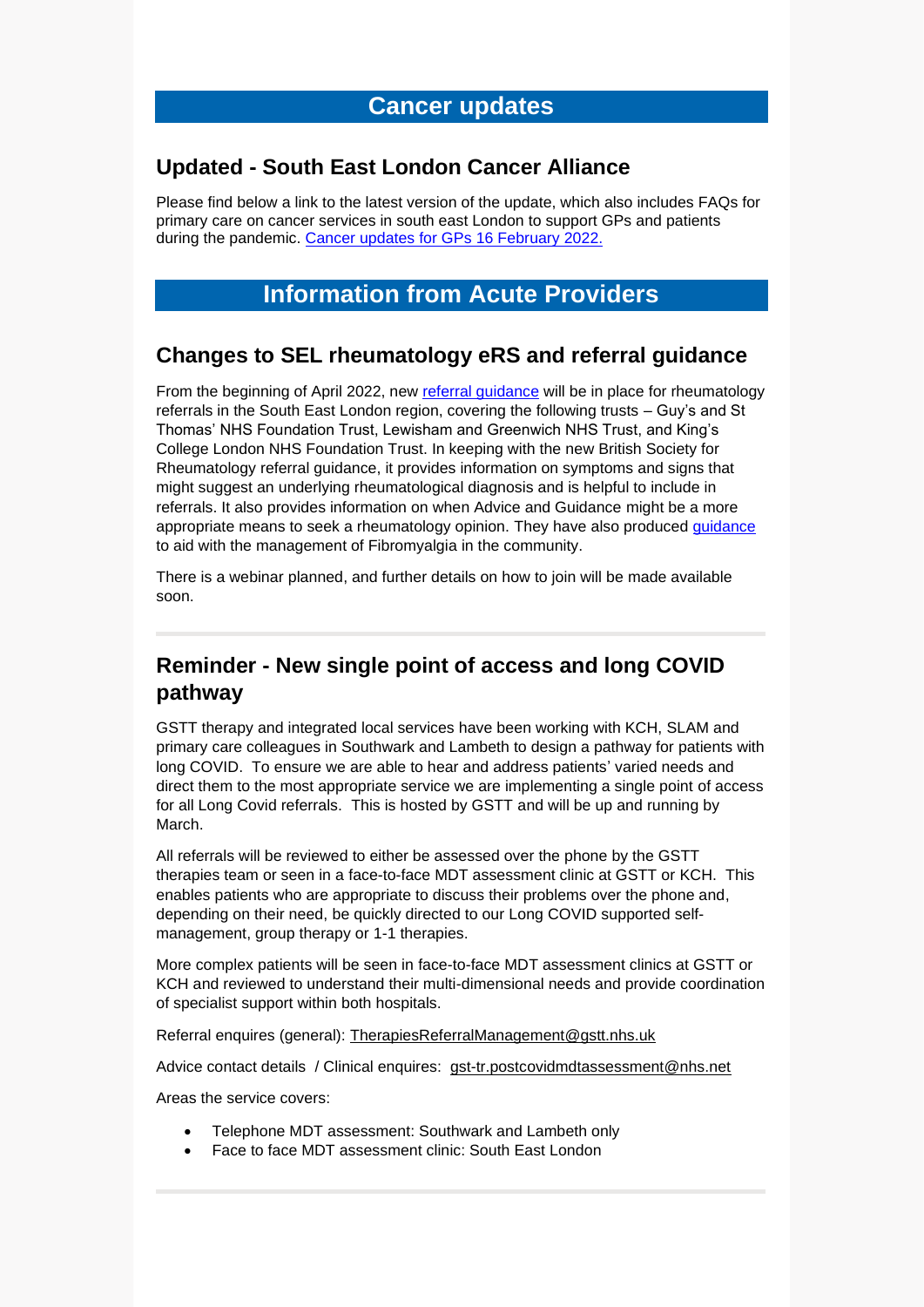# **GSTT / SELDOC contract**

[SELDOC Healthcare](https://scanmail.trustwave.com/?c=8248&d=lZae4noJL6Huxe1r9COSr_GCFPMhhS8Rg0_p1oJkhQ&u=https%3a%2f%2fwww%2eseldoc%2eco%2euk%2f) and [Guy's and St Thomas' NHS Foundation Trust](https://scanmail.trustwave.com/?c=8248&d=lZae4noJL6Huxe1r9COSr_GCFPMhhS8Rgx6529tnhw&u=https%3a%2f%2fwww%2eguysandstthomas%2enhs%2euk%2fHome%2easpx) are delighted to be working together, under a new contract, to deliver inpatient and community services in Lambeth and Southwark. This includes GP input to the multi-disciplinary @home service across south London, and providing cars and drivers for the Pal@home overnight service for patients requiring palliative care.

These services provide expert care for people in their own homes. Read in full [here.](https://selondonccg.nhs.uk/wp-content/uploads/2022/03/GSTT-SELDOC-contract.docx)

# **Online seminars, webinars and e-learning**

## **Data Protection Officer, Data Security and Protection Toolkit session**

The next Data Protection Officer, Data Security and Protection Toolkit session will take place on:

• Wednesday 9 March 2022 at 12:30pm (via Teams)

If you would like to attend the event, please contact Alison. Pryor@nhs.net

### **SEL CCG webinar for pregnancy and maternity**

Webinar with clinicians from SE London to tackle vaccine hesitancy aimed at pregnant women, their partners, and families as well as the wider public who are thinking about getting pregnant. Please share with your networks and use the poster [here.](https://selondonccg.nhs.uk/wp-content/uploads/2022/02/Pregnancy-and-fertility-webinar-poster_Mar-2022.pdf)

• Thursday 24 March 17.00 to 18.00. Register via [Eventbrite.](https://www.eventbrite.co.uk/e/covid-19-vaccination-webinar-pregnancy-and-maternity-tickets-287792403827)

### **KCH webinar - learning event on rheumatology outcomes.**

• Tuesday 8 March 2022 - 13:00 to 14:00 via MS Teams

Register [here.](https://www.eventbrite.co.uk/e/what-matters-most-patient-outcomes-online-event-tickets-267344764387)

#### **Kings Health Partners webinars**

**General Paediatric GP Conference - Dr Diana Stan, Paediatric Consultant at King's College Hospital chairs.** 

Tuesday 15 March - 13.45 to 17.20 More information and register [here.](https://www.eventbrite.co.uk/e/general-paediatrics-gp-conference-tickets-269571263907)

#### **Primary care webinar - how to get the best possible postoperative outcomes for your older multimorbid or frail patients**

Wednesday 30 March – 13.00 to 14.00. More information and register [here.](https://bit.ly/3AQnOxj)

**Maternal Medicine course for Primary Care** – includes hypertension, diabetes, epilepsy and asthma during pregnancy.

• Wednesday 11 May – 13.00 to 17.00. More information and register [here.](https://www.eventbrite.co.uk/e/maternal-medicine-course-for-primary-care-tickets-274753153077)